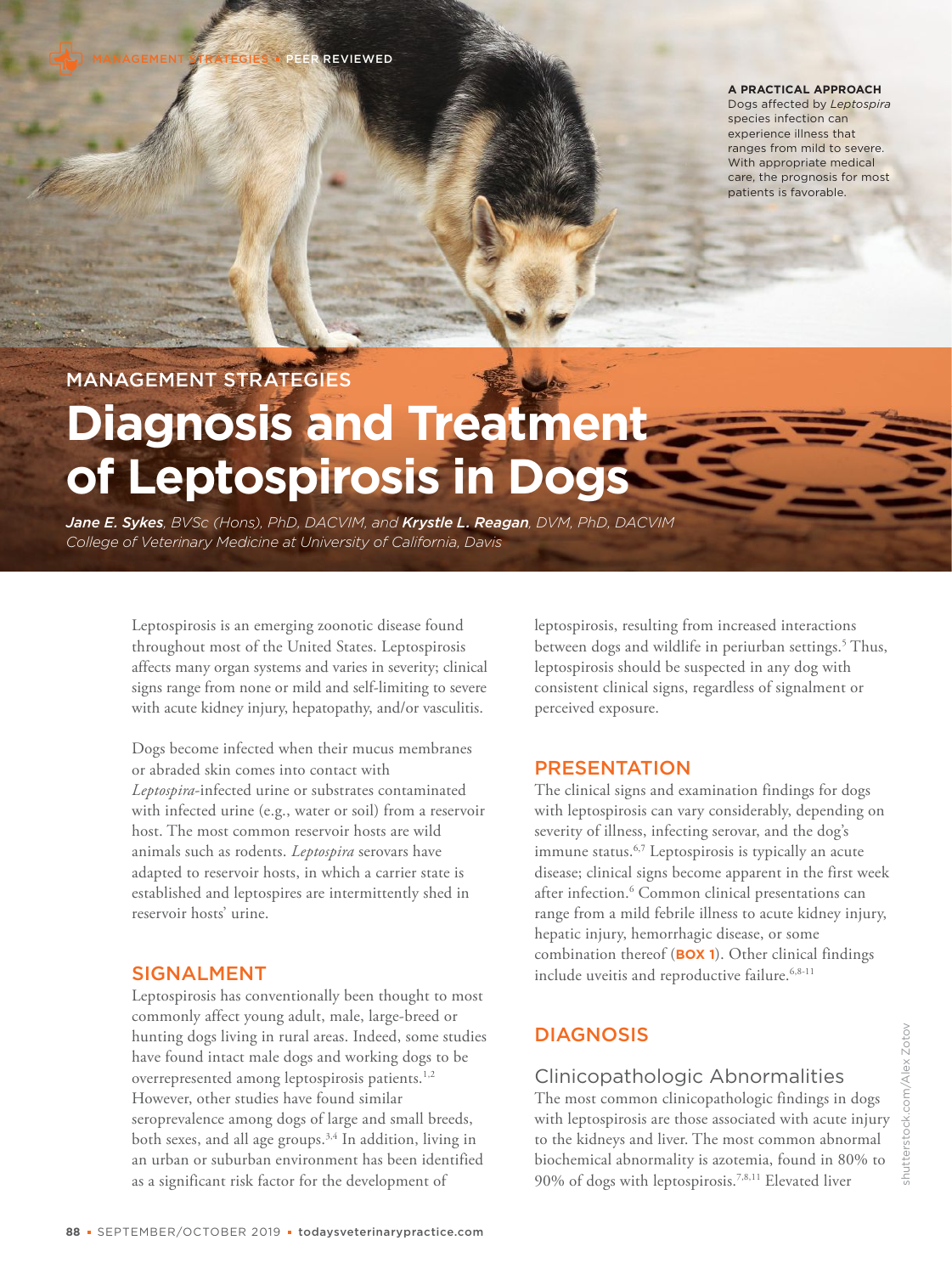

enzymes (e.g., alanine aminotransferase, aspartate aminotransferase, alkaline phosphatase) and bilirubin are noted in 30% to 50% of leptospirosis patients and may be present in the absence of azotemia.7,9,11,12 Other findings can include electrolyte abnormalities (e.g., hyponatremia, hypokalemia, hypochloremia, and/or hyperphosphatemia).<sup>9-11,13</sup> In dogs with oligoanuria, serum potassium may be paradoxically normal or low



**FIGURE 1.** Thoracic radiographs of an 11-year-old spayed female Labrador retriever dog with leptospirosis. **(A)** Dorsoventral projection. **(B)** Right lateral projection. The pulmonary parenchyma is affected by a marked diffuse miliary pattern with an alveolar pattern in the cranioventral thorax consistent with leptospirosis-associated pulmonary hemorrhage syndrome. The dog had progressive respiratory distress with tachypnea and hypoxemia. Despite ventilator support, the dog's respiratory status declined and the client elected euthanasia.

#### **BOX 1 Common Clinical Signs and Physical Examination Findings in Dogs with Leptospirosis**

- Lethargy
- Arthralgia and myalgia
- **Polydipsia and polyuria**
- Oliguria or anuria
- Altered hydration status (overhydration with oliguria/anuria or dehydration with polyuria)
- Gastrointestinal abnormalities (decreased appetite, vomiting, diarrhea)
- Icterus
- Bleeding tendency (petechia, melena, hematochezia, epistaxis)
- Tachypnea
- Conjunctivitis

because of alterations in the electrolyte transporters in the renal tubules.<sup>5</sup> In dogs with myositis, creatine kinase levels can be elevated.<sup>7</sup> Common hematologic abnormalities in dogs with leptospirosis include anemia, neutrophilia, and thrombocytopenia. 8,9,11

Urinalysis findings in dogs with leptospirosis are typically compatible with acute kidney injury and include isothenuria, glucosuria, and proteinuria.<sup>7</sup> Bilirubinuria may be noted in dogs with an associated hepatopathy. Leptospires cannot be visualized by routine light microscopy of urine sediment and do not readily grow on routine urine cultures.

## Imaging Findings

In Europe, abnormalities have been found on up to 70% of thoracic radiographs of dogs with leptospirosis.14,15 Findings can range from a mild to moderate interstitial pattern to a nodular or alveolar pulmonary pattern in dogs with severe pulmonary hemorrhage (**FIGURE 1**).14,15 Common ultrasonographic changes include renomegaly, mild pyelectasia, medullary rim sign, or increased cortical echogenicity.<sup>16,17</sup>

# *Leptospira*-Specific Diagnostic Testing

Several diagnostic assays, serologic and molecular, are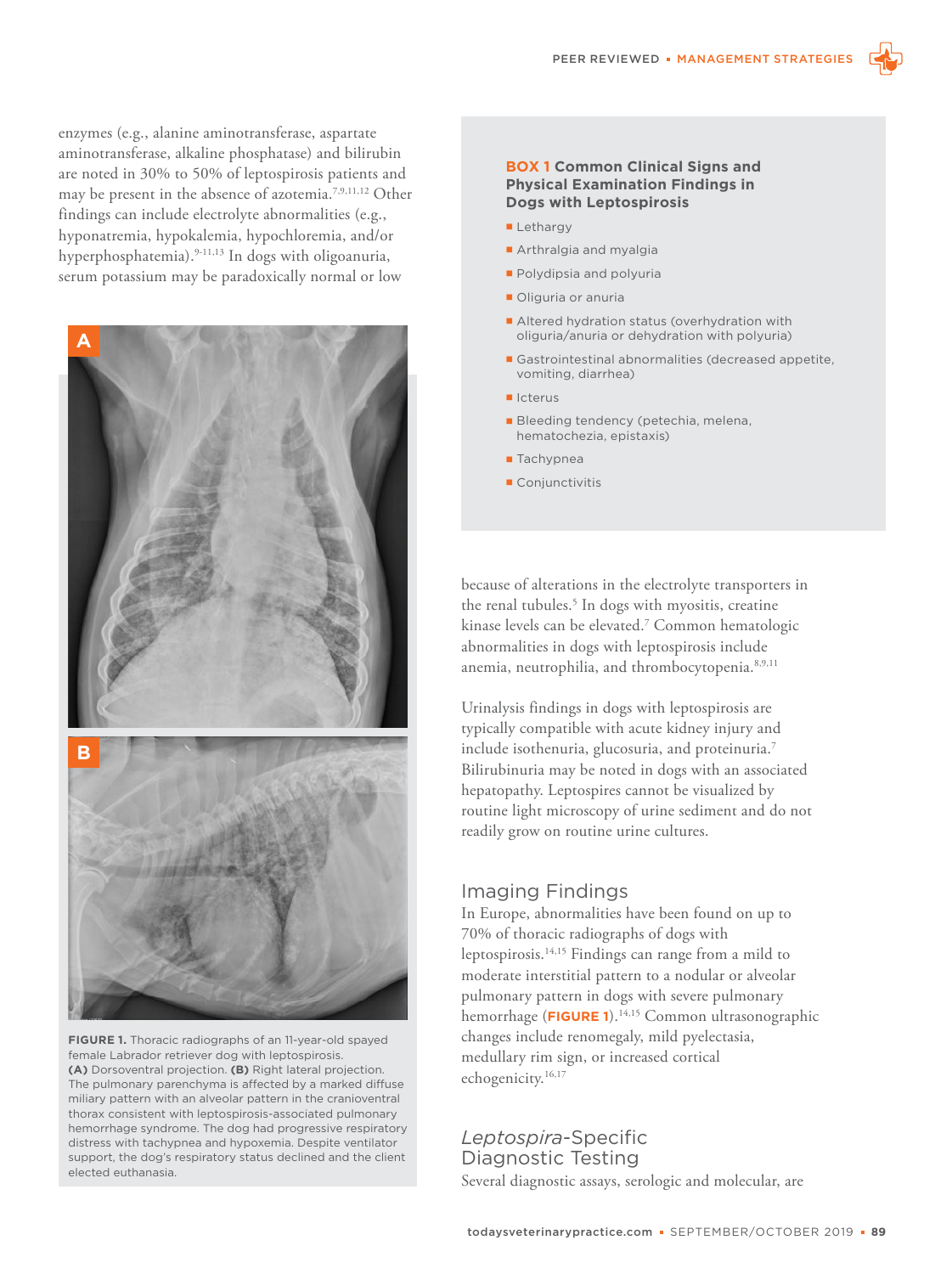available to aid in the diagnosis of leptospirosis. Often, a definitive diagnosis requires use of a combination of these assays.

## **Serologic Testing**

The standard serologic reference for leptospirosis is the microscopic agglutination test (MAT), which provides a quantitative antibody titer. The results report titers to a panel of 6 to 8 *Leptospira* serovars, representing the common serogroups that infect dogs and that vary according to geographic location. Failure to include a member of the infecting serogroup in the panel could lead to false-negative results.

Testing of 2 serum samples, collected 7 to 14 days apart and representing acute- and convalescent-phase titers, is recommended.<sup>18</sup> A 4-fold increase in titer indicates seroconversion and a diagnosis of leptospirosis.<sup>18</sup> When paired samples are submitted, the sensitivity of the MAT is 100% and the specificity is 70% to 100%.<sup>19,20</sup> A single acute serum sample is not as sensitive (50%) while antibodies are being produced and should not be relied on to rule out disease.<sup>19,20</sup> Vaccination can result in positive MAT results; maximum titers can reach 1:6400. Titers of >1:1600 to vaccinal or nonvaccinal serovars can persist 1 year after vaccination.<sup>21-23</sup> Therefore, although a single positive MAT result may be suggestive of leptospirosis, convalescent-phase testing is still recommended.18,24

Point-of-care assays have become commercially available and provide rapid diagnostic results. These assays are modified enzyme-linked immunosorbent assays and qualitatively detect *Leptospira* antibodies.<sup>25-28</sup> As such, the limitations of these diagnostics are similar to those of the MAT. Results from these point-of-care diagnostic tests should be confirmed with paired MAT titers and/or polymerase chain reaction (PCR) results.18,24

## **BOX 2 Antibiotic Therapy for Leptospirosis**

- Ampicillin 20–30 mg/kg IV q6–8h
- Penicillin G 25,000–40,000 U/kg IV q6–8h
- Doxycycline 5 mg/kg PO q12h or 10 mg/kg PO q24h

#### **Molecular Testing**

*Leptospira* PCR detects bacterial DNA and is most often performed on blood or urine specimens. PCR sensitivity corresponds to the phase of disease; the bacteremic phase occurs in the first 10 days after infection, and the bacteriuric phase occurs after the first week of illness.<sup>6</sup> Because the timeline of infection is often difficult to discern, to increase sensitivity of testing, both whole blood and urine samples should be collected before antimicrobial drugs are administered.18,24 A positive result in a dog with a compatible clinical presentation suggests leptospirosis; however, a negative result does not rule out leptospirosis because bacteremia is transient and bacteriuria is intermittent. The reported prevalence of positive urine PCR results (0% to 25%, depending on region) in the absence of clinical signs is low; therefore, positive PCR results should be interpreted in light of clinical signs.29-34 Recent vaccination does not interfere with PCR results.

## TREATMENT

Patients with suspected or confirmed leptospirosis should receive a combination of antimicrobial therapy (as outlined by consensus guidelines $18$ ) and supportive care tailored to each patient according to severity of clinical signs and affected organ systems. If the index of suspicion for the disease is high, these treatments should not be delayed while awaiting confirmatory diagnosis.

## Antibiotic Therapy

The recommended antibiotics for dogs with leptospirosis are IV penicillin derivatives or oral doxycycline.<sup>18</sup> Because clinical signs in dogs often include vomiting or decreased appetite, initial therapy should be given parenterally rather than orally (**BOX 2**). After gastrointestinal signs have resolved, oral doxycycline should be administered (**BOX 2**) for 2 weeks to clear leptospires from the renal tubules and eliminate the carrier status.<sup>18,24</sup>

Other antibiotics have been investigated for use in people with leptospirosis. These drugs include ceftriaxone or azithromycin;<sup>35,36</sup> however, their use in dogs has not been fully investigated and they are not recommended as first-line therapies. Because in experimental models, fluoroquinolones do not seem to completely clear leptospires, these drugs are not recommended for treatment of leptospirosis.<sup>22</sup>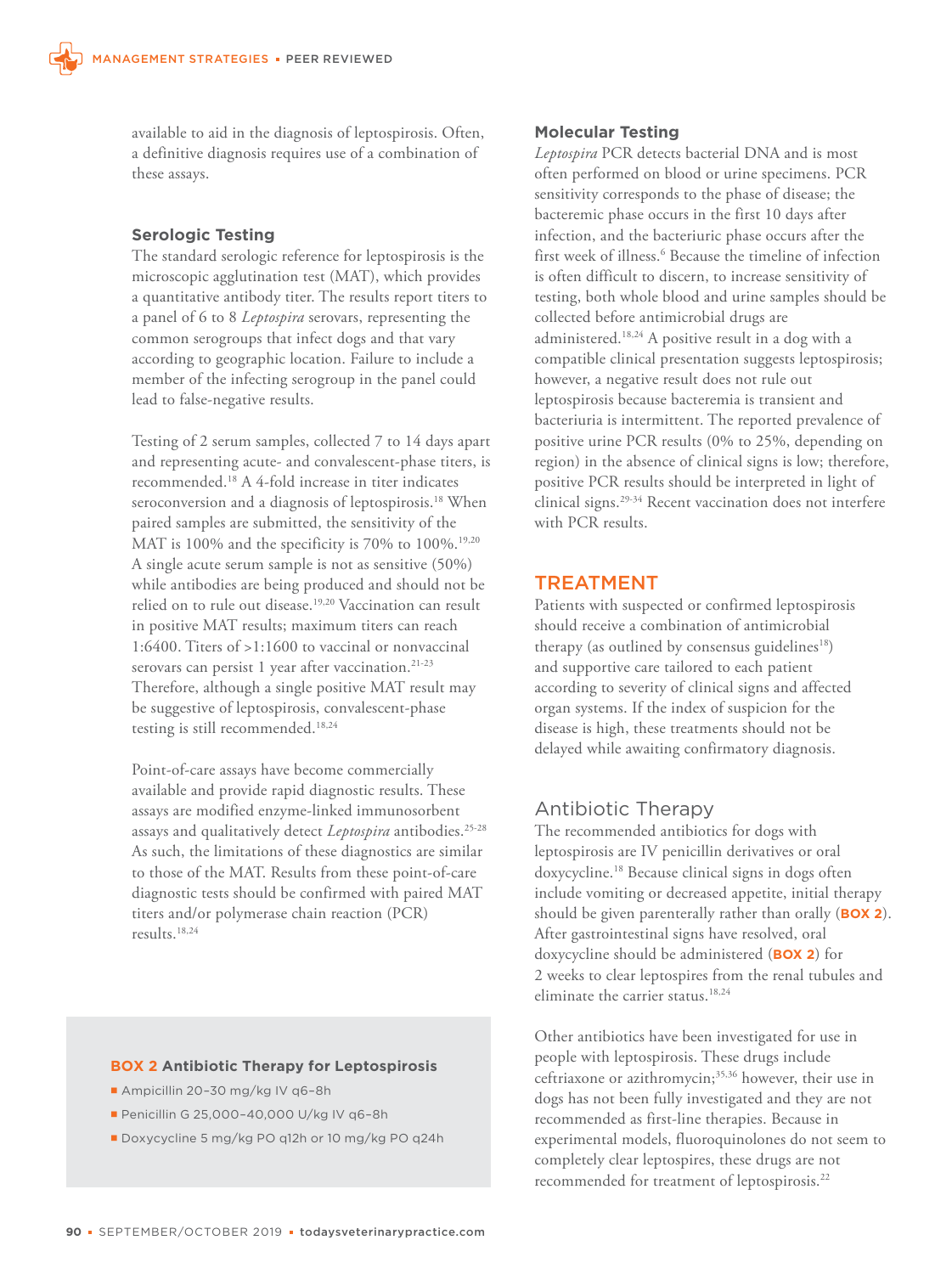

Dogs with leptospirosis may require different levels of supportive care, depending on the severity of illness and affected organ systems. Recommendations commonly include maintaining adequate hydration with IV fluid therapy; correcting electrolyte and acid-base derangements; and administering antiemetics, anti-hypertensives, pain control medications, and nutritional support.





**FIGURE 2.** A 6-month-old intact male Labrador retriever dog with leptospirosis and iatrogenic overhydration. **(A)** At presentation to the family veterinarian, the dog had acute kidney injury and anuria; leptospirosis was diagnosed. At the referral center, initial examination revealed overhydration with edema of the face and eyelids, chemosis, and serous nasal discharge. **(B)** After treatment with intermittent hemodialysis and parenteral antibiotic administration, the overhydration resolved.

#### **BOX 3 Precautions to Take Around Hospitalized Leptospirosis Patients<sup>7</sup>**

- **Place warning signs on patient's cage**
- **Limit movement of patient through the hospital** (although isolation is not needed)
- Wear personal protective equipment (gloves, disposable gown, eyewear/facemask) when handling the patient
- Do not pressure wash animal cages (to avoid aerosolization of leptospires)
- Minimize urinary contamination (walk the patient frequently)
- **Clean with disinfectant solutions that will inactivate** leptospires (e.g., bleach, iodine-based products, accelerated hydrogen peroxide, quaternary ammonium)
- Launder bedding normally with hot water and detergent

## **Renal Injury**

Dogs that have leptospirosis-associated kidney injury and are polyuric may require high rates of fluid administration; however, those that are oliguric or anuric may become iatrogenically overhydrated after initial fluid resuscitation if not monitored diligently (**FIGURE 2**). Because fluid requirements can change rapidly throughout the course of disease, hydration status should be monitored regularly by observing changes in body weight, respiratory rate, blood pressure, central venous pressure (if possible), and urine output. Indwelling urinary catheter placement may be needed to closely monitor urine output; if oliguria or anuria is a concern, referral to a 24-hour facility should be considered. Renal replacement therapy (hemodialysis) is recommended for patients with oliguria (urine output less than 2 mL/kg/hour) or anuria despite overhydration, progressive hyperkalemia, or progressive azotemia in the face of appropriate therapy.

## **Hepatic Injury**

Leptospirosis-associated hepatic injury can lead to clinical manifestations of hepatic insufficiency (e.g., hepatic encephalopathy and hypoglycemia). Treatment for these conditions is supportive and typically leads to improved hepatic function.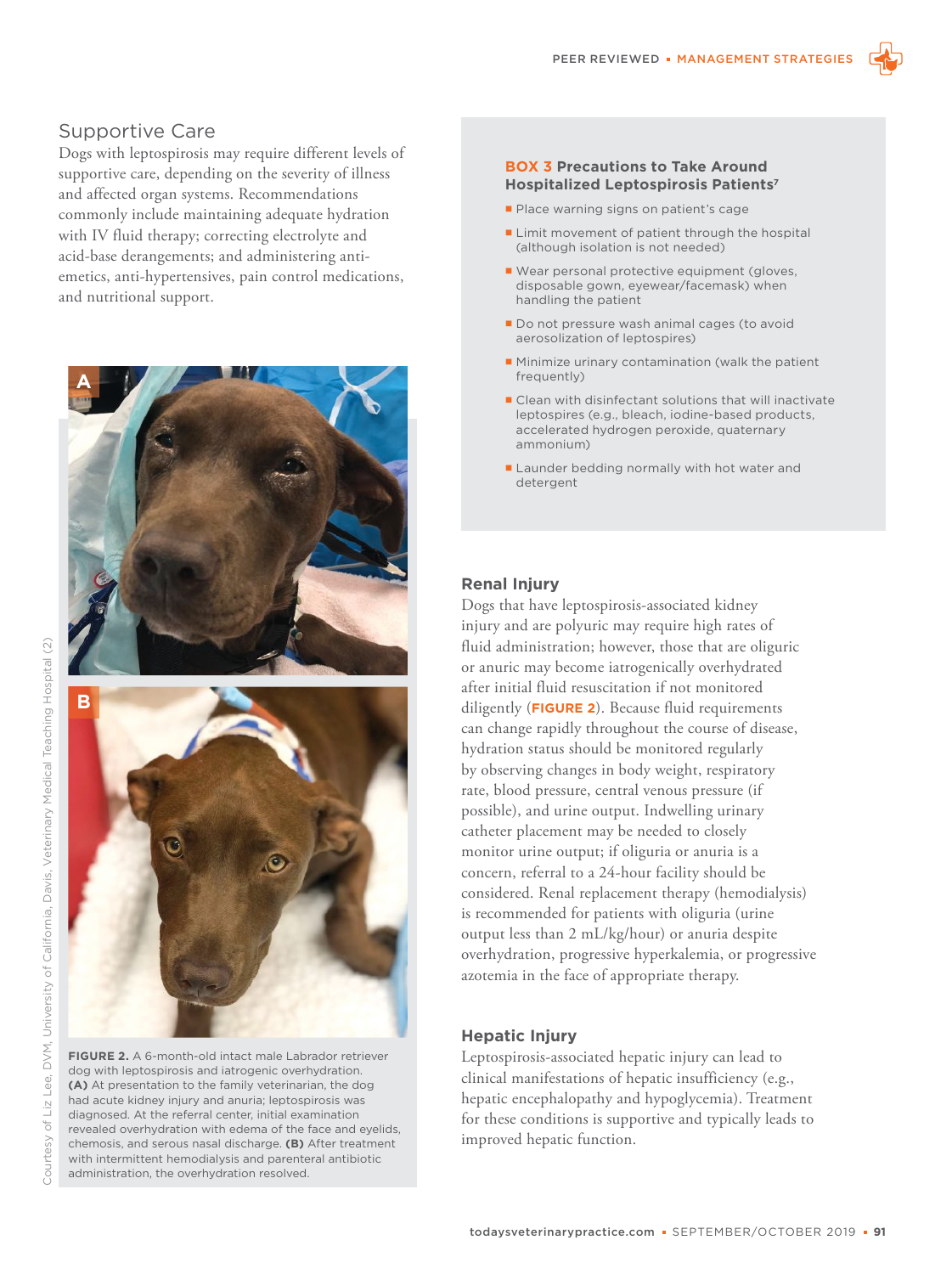In addition to the leptospirosis patient, any other dogs living in the same household should receive oral doxycycline therapy for 2 weeks.

#### **Pulmonary Injury**

A severe consequence of leptospirosis is leptospirosisassociated pulmonary hemorrhage syndrome, for which oxygen therapy and mechanical ventilation are recommended, according to the severity of clinical signs. In people, improvements have been noted with cyclophosphamide therapy<sup>37</sup> and plasma exchange<sup>38</sup> but not with dexamethasone and desmopressin;<sup>39</sup> however, these therapies have not been investigated in dogs.

#### **Hospitalized Patients**

**BOX 3** lists precautions that should be taken when leptospirosis patients are hospitalized.

For these dogs, renal function, electrolytes, acid-base status, packed cell volume, and serum protein levels should be monitored daily (or more frequently if markedly abnormal). During the course of hospitalization, complete blood counts every 48 hours are recommended to assess for thrombocytopenia. Biochemical changes often normalize within 1 to 2 weeks of therapy. As the polyuria resolves and the patient can maintain adequate hydration without additional fluid support, IV fluids can be tapered off and the dog can be discharged from the hospital. However, these patients should be re-examined within 1 week of discharge and then every 1 to 3 weeks thereafter until clinically stable.

## **Other Household Dogs**

In addition to the leptospirosis patient, any other dogs living in the same household should receive oral doxycycline therapy for 2 weeks (**BOX 2**). Treatment is recommended because the dogs' exposure histories are probably similar.18,24

## PROGNOSIS

If aggressive and appropriate medical therapy is administered, including hemodialysis when indicated, the prognosis for dogs with leptospirosis is good. The rate for survival to hospital discharge is approximately 80%.<sup>40</sup> For dogs with mild to moderate disease that is treated conservatively and for dogs with severe azotemia treated with hemodialysis,<sup>40</sup> the short-term prognosis is also good. However, the prognosis for dogs that need hemodialysis but do not receive it is grave. If severe pulmonary hemorrhage syndrome develops, the prognosis becomes worse and survival rates drop to 40% to 50%.<sup>15</sup> Some leptospirosis patients will have lasting chronic renal changes and will need long-term monitoring and care for chronic kidney disease.<sup>41</sup>

# ZOONOTIC POTENTIAL

Any dog with suspected or confirmed leptospirosis should be handled appropriately because leptospires in the urine and/or blood present a zoonotic threat (**BOX 3**). The zoonotic risk is thought to decrease significantly after the patient has received appropriate antimicrobial therapy for 72 hours.<sup>18</sup>

## **CONCLUSIONS**

Several tests are available for diagnosing leptospirosis, and the greatest accuracy is achieved with use of a combination of these tests. Although many patients require aggressive therapy, if appropriate care is provided, the prognosis is ultimately good. TVP

#### **References**

- 1. Ward MP, Guptill LF, Prahl A, Wu CC. Serovar-specific prevalence and risk factors for leptospirosis among dogs: 90 cases (1997-2002). *JAVMA* 2004;224(12):1958-1963.
- 2. Ward MP, Glickman LT, Guptill LF. Prevalence of and risk factors for leptospirosis among dogs in the United States and Canada: 677 cases (1970-1998). *JAVMA* 2002;220(1):53-58.
- 3. Stokes JE, Kaneene JB, Schall WD, et al. Prevalence of serum antibodies against 6 *Leptospira* serovars in healthy dogs. *JAVMA* 2007;230(11):1657-1664.
- 4. Gautam R, Wu CC, Guptill LF, et al. Detection of antibodies against *Leptospira* serovars via microscopic agglutination tests in dogs in the United States, 2000-2007. *JAVMA* 2010;237(3):293-298.
- 5. Raghavan R, Brenner K, Higgins J, et al. Evaluations of land cover risk factors for canine leptospirosis: 94 cases (2002-2009). *Prev Vet Med* 2011;101(3-4):241-249.
- 6. Greenlee JJ, Alt DP, Bolin CA, et al. Experimental canine leptospirosis caused by *Leptospira interrogans* serovars pomona and bratislava. *Am J Vet Res* 2005;66(10):1816-1822.
- 7. Sykes JE. Chapter 50: Leptospirosis. In: Sykes JE, editor. *Canine and Feline Infectious Diseases*. St Louis, MO: Elsevier Health Sciences; 2013:474-486.
- 8. Birnbaum N, Barr SC, Center SA, et al. Naturally acquired leptospirosis in 36 dogs: serological and clinicopathological features. *J Small Anim Pract* 1998;39(5):231-236.